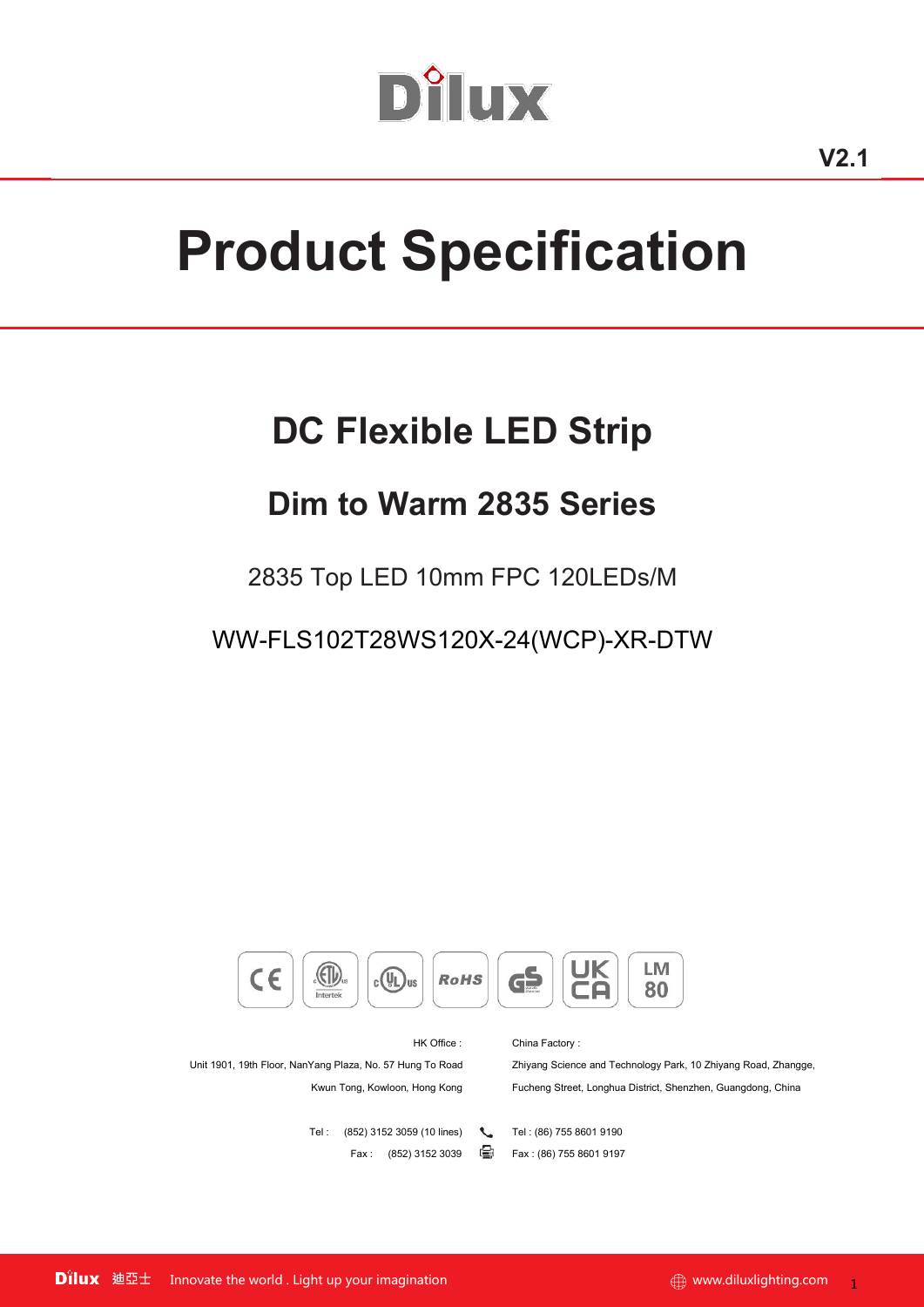| <b>Product Features</b><br>. High quality FPC, authentic 3M tape;<br>· Self-encapsulated design 2835 LED;<br>• Light source lifetime: 50K hours (L70);<br>• Min. Bending Diameter: ¢60mm<br>• Max. length(M): 5M<br>$\bullet$ LED SDCM $\leq$ 6 | <b>Chatter</b><br>16.7mm<br>$10 \mathrm{mm}$<br>$\Box$ oo $_1$ $\Box$ oo<br>O<br>OO<br>00<br>00<br>oo<br>100mm                        |
|-------------------------------------------------------------------------------------------------------------------------------------------------------------------------------------------------------------------------------------------------|---------------------------------------------------------------------------------------------------------------------------------------|
| <b>Technology info</b><br>• Lighting Technology: LED<br>• DLS or NDLS: NDLS<br>• MLS or NMLS: NMLS                                                                                                                                              | <b>Certification Standards</b><br>EN55015:2019<br>EN61547:2009<br>EN60598-1:2015<br>EN60598-2-20:2015<br>EN62493:2015<br>EN62471:2008 |

| Waterproof | <b>Contract</b><br>$\Xi$ 20 | S <sub>54</sub>        | $\mathbb{R}$ 67       | <b>RW</b> 67            | <b>RM</b> 67          | $\Box$ 65           |
|------------|-----------------------------|------------------------|-----------------------|-------------------------|-----------------------|---------------------|
| Type       | Naked Strip                 | Silicone<br>Dropping   | Silicone<br>Extrusion | Silicone<br>Extrusion   | Silicone<br>Extrusion | Silicone Tube       |
|            | Years<br>5<br>Warranty      | Years<br>3<br>Warranty | 5 Years<br>Warranty   | Years<br>5.<br>Warranty | 5 Years<br>Warranty   | 5 Years<br>Warranty |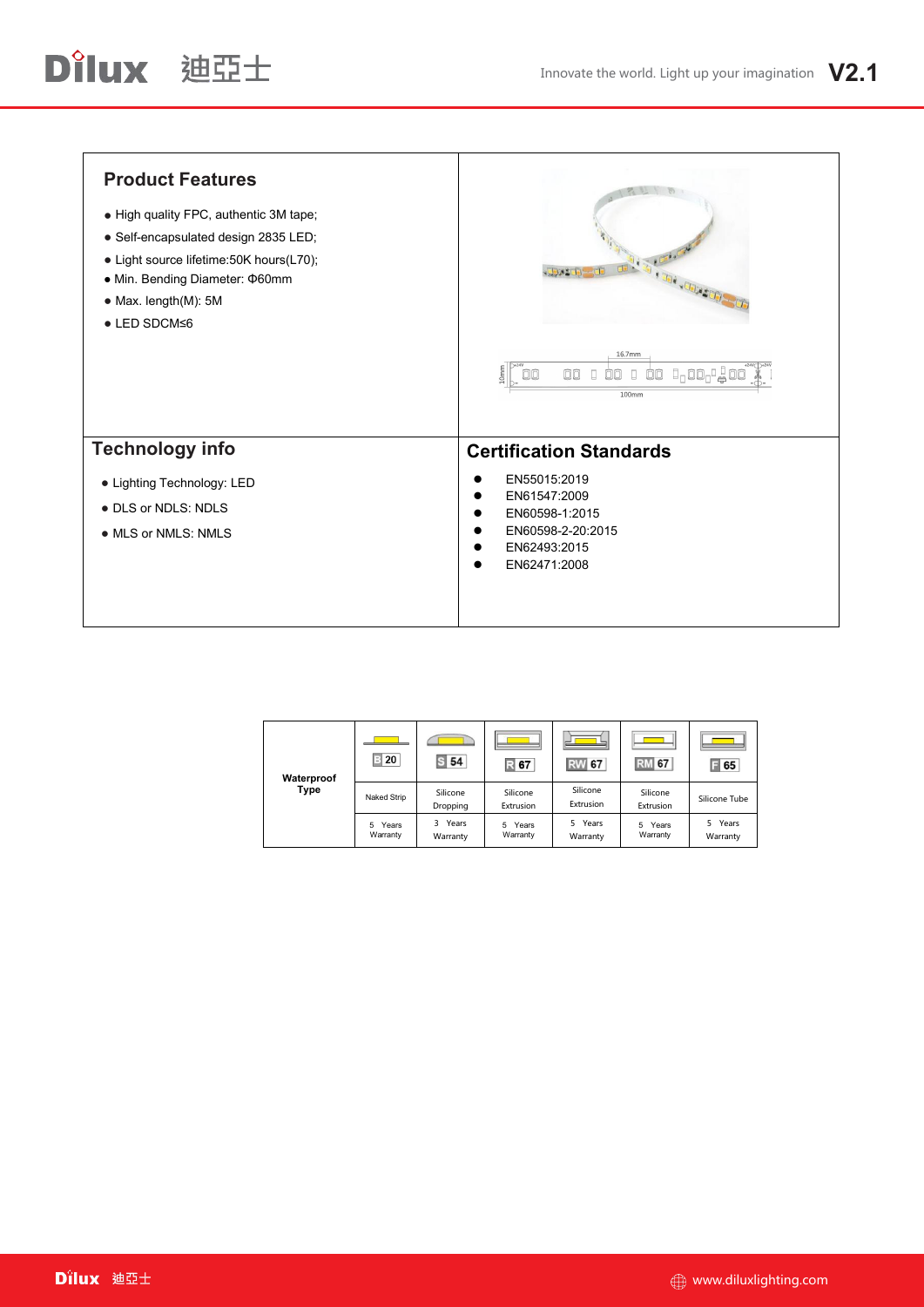#### WW-FLS102T28WS120X-24(WCP)-XR-DTW **Parameters**

| <b>IP Grade</b>                                     | Model NO.                             | CRI<br>(Ra) | Rf | Rg  | <b>Typical Power</b><br>(W/W) | <b>Max. Power</b><br>(W/M) | Color                 | <b>LED Color</b><br>Temp.(K)<br>Wavelength(nm)* | 3SDCM<br><b>LED Color</b><br>Temp(K)<br>Wavelength(nm) | Typ. Luminous<br><b>Flux</b><br>LM/M(39.37in) | Rated<br>voltage |  |
|-----------------------------------------------------|---------------------------------------|-------------|----|-----|-------------------------------|----------------------------|-----------------------|-------------------------------------------------|--------------------------------------------------------|-----------------------------------------------|------------------|--|
|                                                     | WW-FLS102T28WS120B-                   | 80          |    |     |                               |                            | Warm White            | 1800-2000K                                      | $\prime$                                               |                                               | <b>DC 24V</b>    |  |
|                                                     | 24(WCP)-HR-DTW                        |             | 82 | 96  | 13.09                         | 14.40                      | <b>Standard White</b> | 5700-6500K                                      | $\prime$                                               | 1282                                          |                  |  |
| $\boxed{3}$ 20                                      | WW-FLS102T28WS120B-                   |             |    |     |                               |                            | Warm White            | 1800-2000K                                      | $\prime$                                               |                                               | <b>DC 24V</b>    |  |
|                                                     | 24(WCP)-UR-DTW                        | 90          | 90 | 100 | 13.09                         | 14.40                      | <b>Standard White</b> | 5700-6500K                                      |                                                        | 1064                                          |                  |  |
|                                                     | WW-FLS102T28WS120S-                   |             |    |     |                               |                            | Warm White            | 1800-2000K                                      | $\prime$                                               |                                               |                  |  |
| S <sub>54</sub>                                     | 24(WCP)-HR-DTW                        | 80          | 82 | 96  | 13.09                         | 14.40                      | <b>Standard White</b> | 5700-6500K                                      | $\prime$                                               | 1218                                          | <b>DC 24V</b>    |  |
|                                                     | WW-FLS102T28WS120S-                   |             |    |     |                               |                            | Warm White            | 1800-2000K                                      | $\prime$                                               |                                               | <b>DC 24V</b>    |  |
|                                                     | 24(WCP)-UR-DTW                        | 90          | 90 | 100 | 13.09                         | 14.40                      | <b>Standard White</b> | 5700-6500K                                      | $\prime$                                               | 1011                                          |                  |  |
| WW-FLS102T28WS120R-<br>24(WCP)-HR-DTW<br><b>R67</b> |                                       | 80          |    | 96  | 13.09                         | 14.40                      | Warm White            | 1800-2000K                                      |                                                        |                                               | <b>DC 24V</b>    |  |
|                                                     |                                       |             | 82 |     |                               |                            | <b>Standard White</b> | 5700-6500K                                      |                                                        | 1218                                          |                  |  |
|                                                     | WW-FLS102T28WS120R-<br>24(WCP)-UR-DTW | 90          | 90 | 100 | 13.09                         | 14.40                      | Warm White            | 1800-2000K                                      |                                                        |                                               | <b>DC 24V</b>    |  |
|                                                     |                                       |             |    |     |                               |                            | <b>Standard White</b> | 5700-6500K                                      |                                                        | 1011                                          |                  |  |
|                                                     | WW-FLS102T28WS120R-                   | 80          | 82 | 96  | 13.09                         | 14.40                      | Warm White            | 1800-2000K                                      |                                                        |                                               | <b>DC 24V</b>    |  |
| <b>RW</b> 67                                        | 24(WCP)-HR-W-DTW                      |             |    |     |                               |                            | <b>Standard White</b> | 5700-6500K                                      |                                                        | 1218                                          |                  |  |
|                                                     | WW-FLS102T28WS120R-                   | 90          | 90 | 100 | 13.09                         | 14.40                      | Warm White            | 1800-2000K                                      | $\prime$                                               | 1011                                          | <b>DC 24V</b>    |  |
|                                                     | 24(WCP)-UR-W-DTW                      |             |    |     |                               |                            | <b>Standard White</b> | 5700-6500K                                      |                                                        |                                               |                  |  |
|                                                     | WW-FLS102T28WS120R-                   | 80          | 82 | 96  | 13.09                         | 14.40                      | Warm White            | 1800-2000K                                      | $\prime$                                               | 1141                                          | <b>DC 24V</b>    |  |
| <b>RM</b> 67                                        | 24(WCP)-HR-M-DTW                      |             |    |     |                               |                            |                       | <b>Standard White</b>                           | 5700-6500K                                             |                                               |                  |  |
|                                                     | WW-FLS102T28WS120R-                   | 90          | 90 | 100 | 13.09                         | 14.40                      | Warm White            | 1800-2000K                                      |                                                        | 947                                           | <b>DC 24V</b>    |  |
|                                                     | 24(WCP)-UR-M-DTW                      |             |    |     |                               |                            | <b>Standard White</b> | 5700-6500K                                      | $\prime$                                               |                                               |                  |  |
|                                                     | WW-FLS102T28WS120F-                   | 80          | 82 | 96  | 13.09                         | 14.40                      | Warm White            | 1800-2000K                                      |                                                        | 1231                                          | <b>DC 24V</b>    |  |
| $\boxed{ }$ 65                                      | 24(WCP)-HR-DTW                        |             |    |     |                               |                            | <b>Standard White</b> | 5700-6500K                                      | $\prime$                                               |                                               |                  |  |
|                                                     | WW-FLS102T28WS120F-                   | 90          | 90 | 100 | 13.09                         | 14.40                      | Warm White            | 1800-2000K                                      | $\prime$                                               | 1021                                          | <b>DC 24V</b>    |  |
|                                                     | 24(WCP)-UR-DTW                        |             |    |     |                               |                            | <b>Standard White</b> | 5700-6500K                                      |                                                        |                                               |                  |  |

#### Remarks:

- \*The above color temperature is the color temperature of LED source.
- \*\*Indicates SDCM<3 model is available, part number will add the suffix "-3S".
- The typ. Luminous flux tolerance range is ±20% (subject to the manufacturer's instrument test).

Test condition of above technical data:

- Surrounding temperature: 26℃.
- **•** Test while turning on.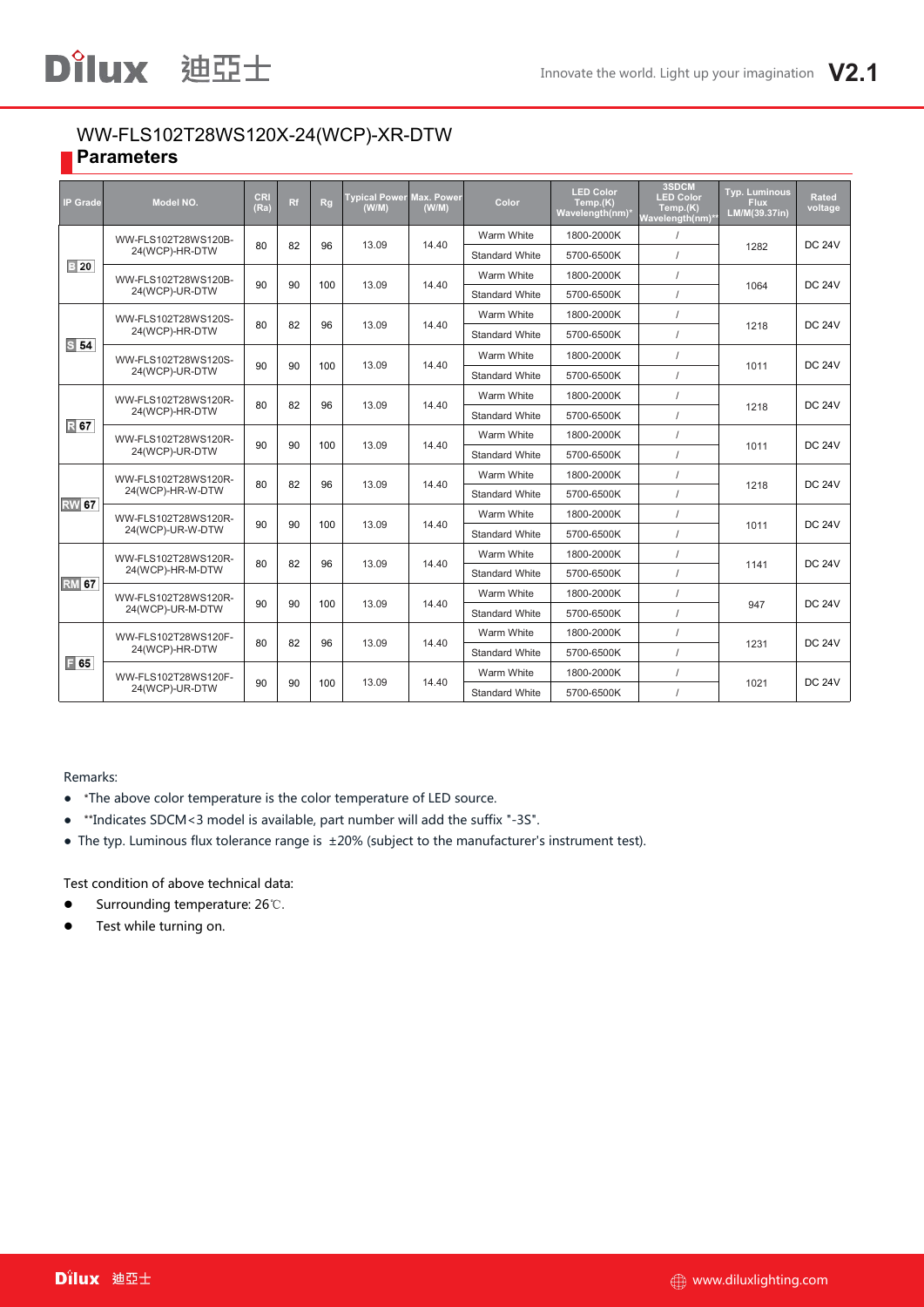#### **Optical Test Diagram**

D'ilux 迪亞士

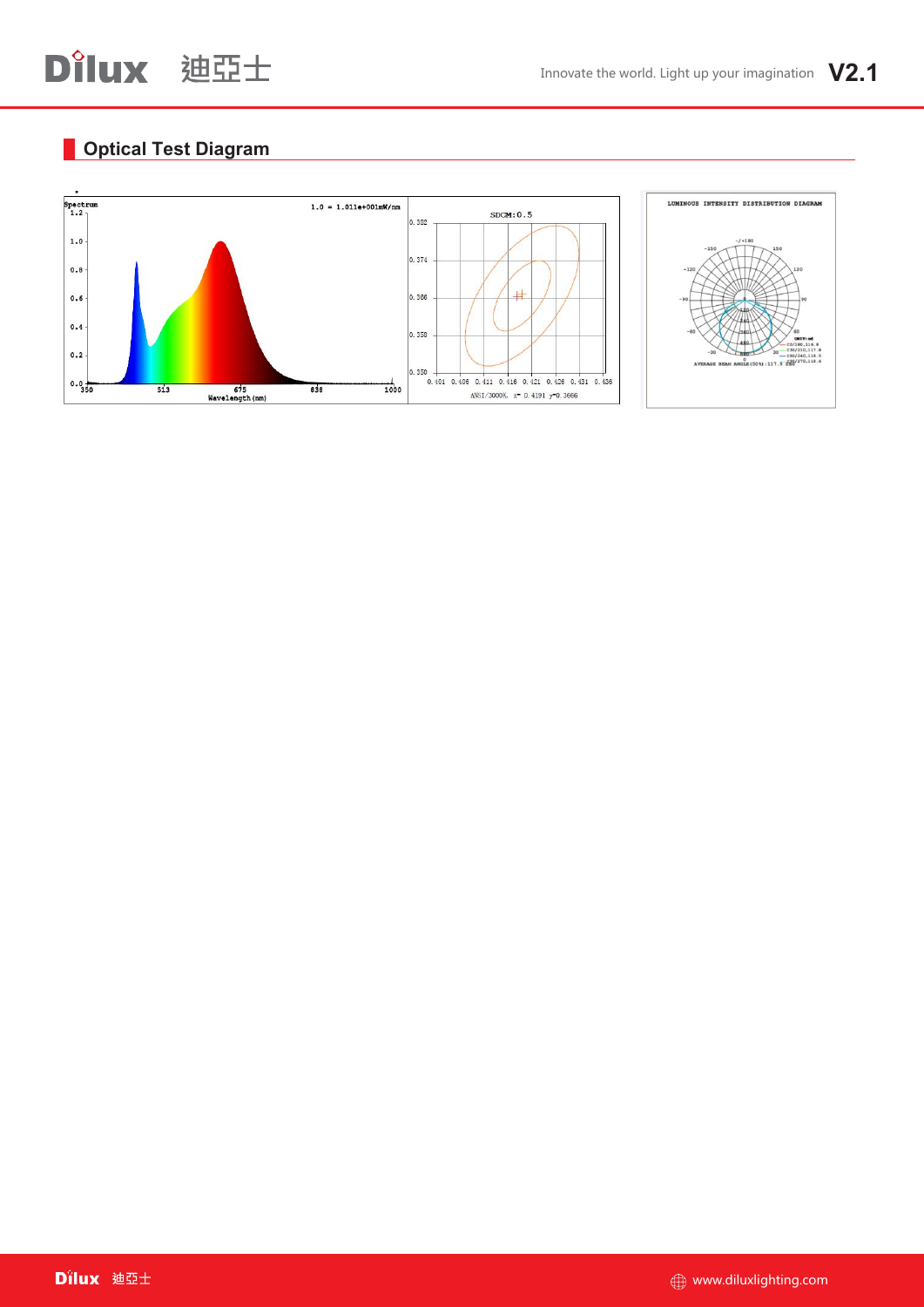# D'ilux 迪亞士

### **Dimension Drawing**



| <b>IP Grade</b> | $\mathbf{A}$        | B.                  | $\mathbf{C}$        | D                  | Е.                     | F.                 | G                     | н.                  |                    |
|-----------------|---------------------|---------------------|---------------------|--------------------|------------------------|--------------------|-----------------------|---------------------|--------------------|
|                 | <b>Cable Length</b> | cable diameter      | <b>Strip length</b> | Strip width        | <b>Strip thickness</b> | Front cap length   | <b>End cap length</b> | Cap width           | Cap thickness      |
|                 | 300±10mm            | $04.0 \pm 0.2$ mm   | 5000±50mm           | $10\pm0.5$ mm      | $1.2\pm0.5$ mm         |                    |                       |                     |                    |
| $\mathbb{B}$ 20 | 11.81±0.39in        | $0.16 \pm 0.01$ in  | 196.85±1.97in       | $0.39 \pm 0.02$ in | $0.047 \pm 0.02$ in    |                    |                       |                     |                    |
|                 | $300\pm10$ mm       | Φ4.0±0.2mm          | 5000±50mm           | $10\pm0.5$ mm      | $2.3 \pm 0.5$ mm       |                    |                       |                     |                    |
| $S$ 54          | 11.81±0.39in        | $0.16 \pm 0.01$ in  | 196.85±1.97in       | $0.39 \pm 0.02$ in | $0.091 \pm 0.02$ in    |                    |                       |                     |                    |
|                 | $300±10$ mm         | Φ5.8±0.2mm          | 5020±50mm           | $12\pm0.5$ mm      | 5±0.5mm                | $30±0.5$ mm        | 11±0.5mm              | 14.0±0.5mm          | $7.0 \pm 0.5$ mm   |
| $R$ 67          | 11.81±0.39in        | $0.23 \pm 0.008$ in | 197.64±1.97in       | $0.47 \pm 0.02$ mm | $0.20 \pm 0.02$ in     | $1.18 \pm 0.02$ in | $0.43 \pm 0.02$ in    | $0.551 \pm 0.02$ in | $0.28 \pm 0.02$ in |
|                 | $300±10$ mm         | $\Phi$ 5.8±0.2mm    | 5020±50mm           | $12\pm0.5$ mm      | 5±0.5mm                | $30\pm0.5$ mm      | 11±0.5mm              | 14.0±0.5mm          | $7.0 \pm 0.5$ mm   |
| <b>RW</b> 67    | 11.81±0.39in        | $0.23 \pm 0.008$ in | 197.64±1.97in       | $0.47 \pm 0.02$ mm | $0.20 \pm 0.02$ in     | $1.18 + 0.02$ in   | $0.43 \pm 0.02$ in    | $0.551 \pm 0.02$ in | $0.28 + 0.02$ in   |
|                 | $300\pm10$ mm       | $\Phi$ 5.8±0.2mm    | 5020±50mm           | $12\pm0.5$ mm      | 5±0.5mm                | $30\pm0.5$ mm      | 11±0.5mm              | 14.0±0.5mm          | $7.0\pm0.5$ mm     |
| <b>RM</b> 67    | 11.81±0.39in        | $0.23 \pm 0.008$ in | 197.64±1.97in       | $0.47 \pm 0.02$ mm | $0.20 \pm 0.02$ in     | $1.18 + 0.02$ in   | $0.43 \pm 0.02$ in    | $0.551 \pm 0.02$ in | $0.28 + 0.02$ in   |
| $\boxed{=} 65$  | $300±10$ mm         | $\Phi$ 5.8±0.2mm    | 5020±50mm           | $12\pm0.5$ mm      | 5±0.5mm                | $30±0.5$ mm        | 11±0.5mm              | 14.0±0.5mm          | $7.0 \pm 0.5$ mm   |
|                 | 11.81±0.39in        | $0.23 \pm 0.008$ in | 197.64±1.97in       | $0.47 \pm 0.02$ mm | $0.20 \pm 0.02$ in     | $1.18 \pm 0.02$ in | $0.43 \pm 0.02$ in    | $0.551 \pm 0.02$ in | $0.28 + 0.02$ in   |

#### **Remarks:**

● If you need further information, please contact our sales manager.

#### **Circuit Diagram**

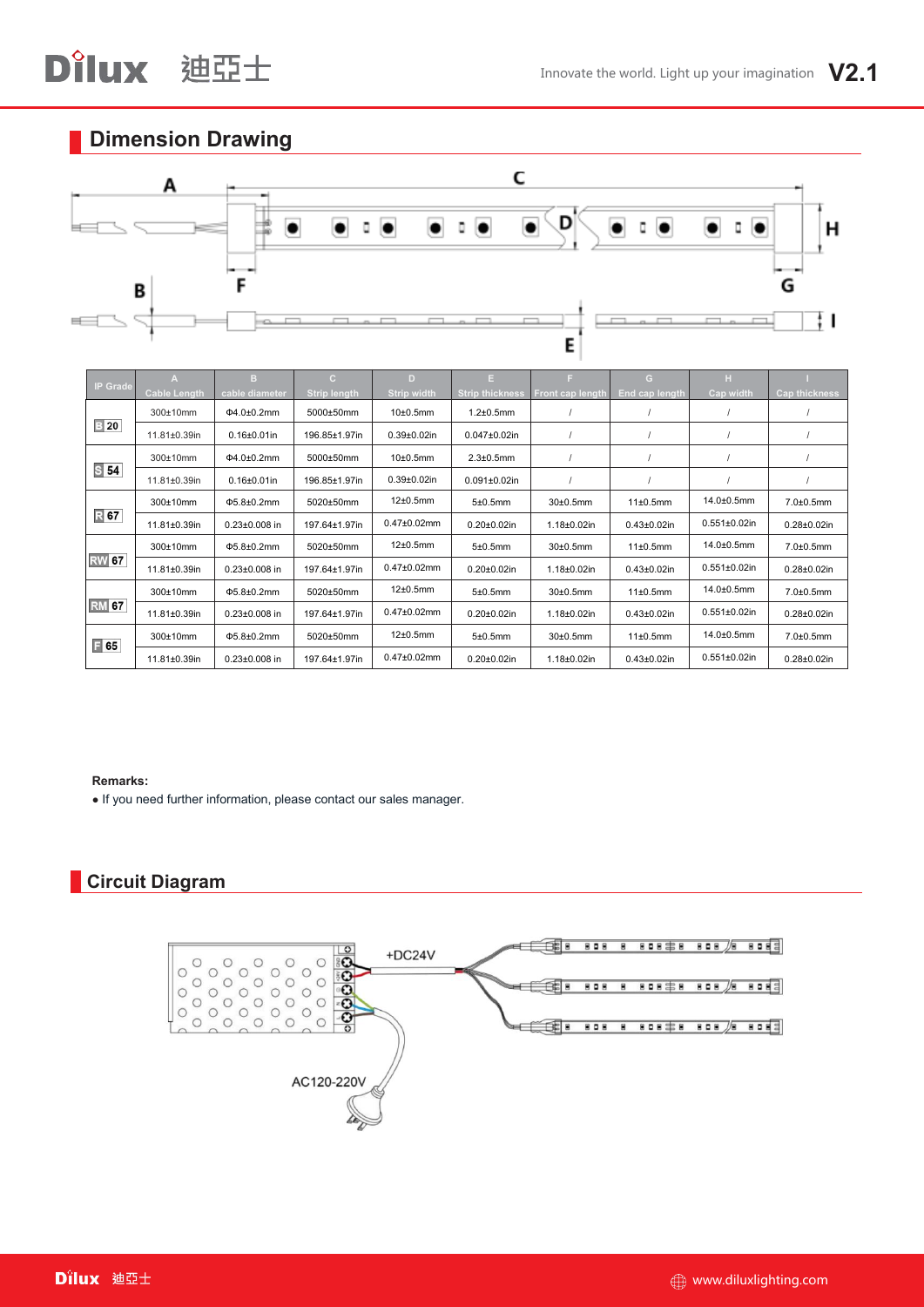### **Standard Accessories**

| <b>IP Grade</b> | Category                        | <b>Description</b>                | Picture                                                                                                                | Part No.            | Application      |
|-----------------|---------------------------------|-----------------------------------|------------------------------------------------------------------------------------------------------------------------|---------------------|------------------|
| $\boxed{3}$ 20  | $\prime$                        |                                   | $\prime$                                                                                                               | $\prime$            | $\prime$         |
| $\boxed{ }$ 65  | $\prime$                        |                                   | $\prime$                                                                                                               | $\prime$            | $\prime$         |
| S <sub>54</sub> | $\prime$                        | $\prime$                          | $\prime$                                                                                                               | $\prime$            | $\prime$         |
| $\mathbb{R}$ 67 | <b>Connection Accessories</b>   | Front cap+End cap+Cable           | <b>Tips</b>                                                                                                            | WW-FLS102F-CW(12mm) | 10mm Type R      |
|                 | <b>Installation Accessories</b> | <b>Installation Buckle+Screws</b> | $\blacktriangle$<br>a.<br>$\begin{array}{c c c c c} \hline \textbf{a} & \textbf{a} & \textbf{a} \\ \hline \end{array}$ | WW-FLS102JJA-MC     | Waterproof strip |
| <b>RW</b> 67    | <b>Connection Accessories</b>   | Front cap+End cap+Cable           |                                                                                                                        | WW-FLS102F-CW(12mm) | 10mm Type RW     |
|                 | <b>Installation Accessories</b> | <b>Installation Buckle+Screws</b> | $\blacktriangle$<br>a.<br>$\Delta \omega$<br>$\frac{1}{2}$                                                             | WW-FLS102JJA-MC     | Waterproof strip |
| $\boxed{=} 65$  | <b>Connection Accessories</b>   | Front cap+End cap+Cable           | <b>Line</b>                                                                                                            | WW-FLS102F-CW(12mm) | 10mm Type F      |
|                 | <b>Installation Accessories</b> | <b>Installation Buckle+Screws</b> | $\frac{1}{2}$<br>$\begin{array}{c c c c c} \hline \textbf{a} & \textbf{a} & \textbf{b} \\\hline \end{array}$           | WW-FLS102JJA-MC     | Waterproof strip |
| <b>RM</b> 67    | <b>Connection Accessories</b>   | Front cap+End cap+Cable           | W                                                                                                                      | WW-FLS102F-CW(12mm) | 10mm Type RM     |
|                 | <b>Installation Accessories</b> | <b>Installation Buckle+Screws</b> | $\frac{d\mathbf{x}}{d\mathbf{x}}$<br>a.<br>ä.<br>ik.                                                                   | WW-FLS102JJA-MC     | Waterproof strip |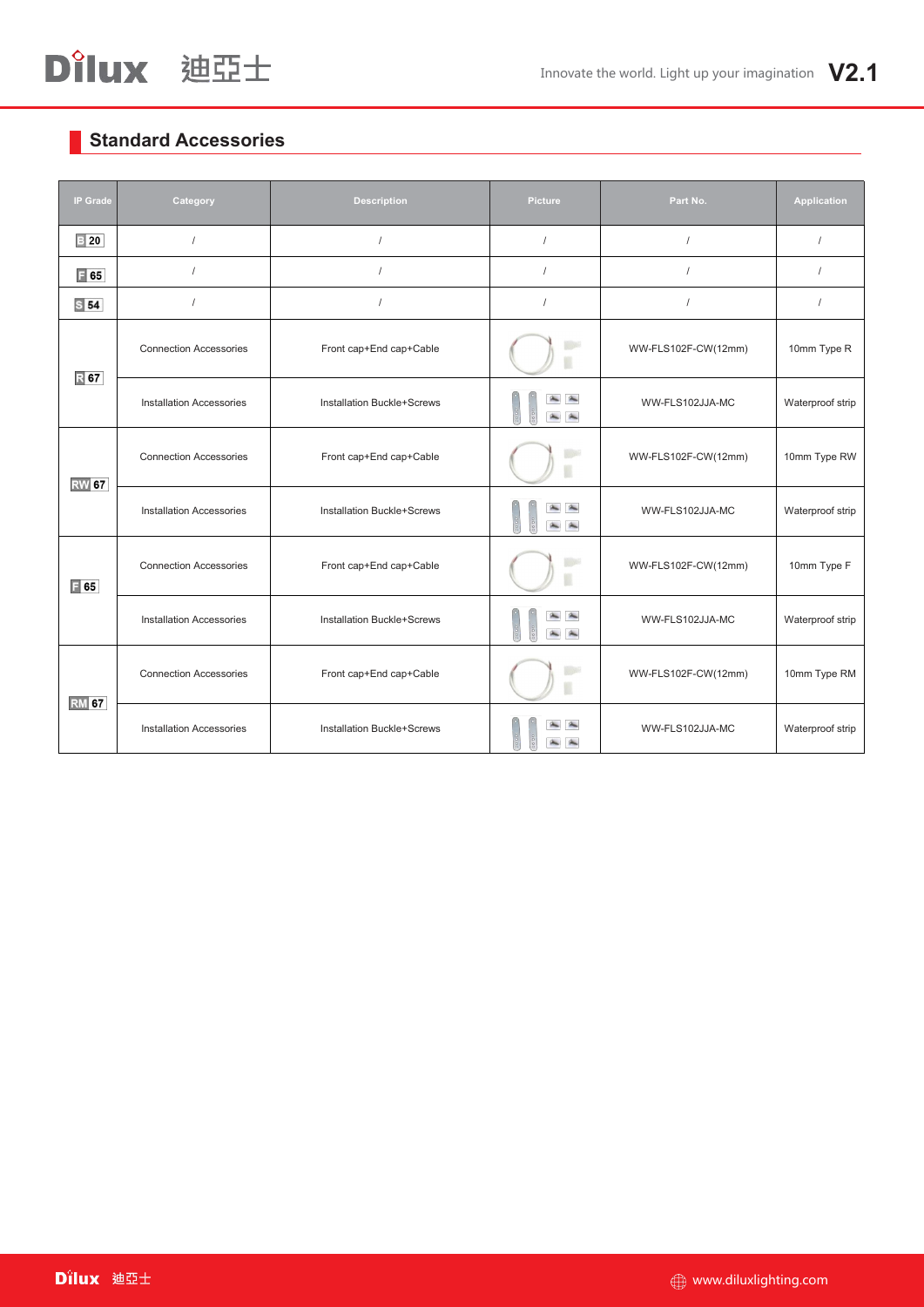### **Optional Accessories**

D'ilux 迪亞士

| <b>IP Grade</b> | Category                 | <b>Description</b>            | Picture                                                                                                                                                                                                                                                                                                                                                                                      | Part No.                | Application |
|-----------------|--------------------------|-------------------------------|----------------------------------------------------------------------------------------------------------------------------------------------------------------------------------------------------------------------------------------------------------------------------------------------------------------------------------------------------------------------------------------------|-------------------------|-------------|
| $\boxed{3}$ 20  | Strip to wire Connector  | 2PIN Strip to wire Connector  |                                                                                                                                                                                                                                                                                                                                                                                              | WW-FLS102BPWP-10(10mm)  | ≤120LEDs/M  |
|                 | Strip to wire Connector  | 2PIN Strip to wire Connector  |                                                                                                                                                                                                                                                                                                                                                                                              | WW-F2B-PWP2T-10         | ≤120LEDs/M  |
|                 | Strip to strip Connector | 2PIN Strip to strip Connector | $\frac{1}{2} \frac{1}{2} \frac{1}{2} \frac{1}{2} \frac{1}{2} \frac{1}{2} \frac{1}{2} \frac{1}{2} \frac{1}{2} \frac{1}{2} \frac{1}{2} \frac{1}{2} \frac{1}{2} \frac{1}{2} \frac{1}{2} \frac{1}{2} \frac{1}{2} \frac{1}{2} \frac{1}{2} \frac{1}{2} \frac{1}{2} \frac{1}{2} \frac{1}{2} \frac{1}{2} \frac{1}{2} \frac{1}{2} \frac{1}{2} \frac{1}{2} \frac{1}{2} \frac{1}{2} \frac{1}{2} \frac{$ | WW-FLS102BPOP-10(10mm)  | ≤120LEDs/M  |
|                 | Strip to strip Connector | 2PIN Strip to strip Connector |                                                                                                                                                                                                                                                                                                                                                                                              | WW-F2B-POP2T-10         | ≤120LEDs/M  |
| $S$ 54          |                          |                               |                                                                                                                                                                                                                                                                                                                                                                                              |                         |             |
| $\boxed{=} 65$  |                          |                               |                                                                                                                                                                                                                                                                                                                                                                                              |                         |             |
| <b>R67</b>      | Strip to wire Connector  | 2PIN Strip to wire Connector  |                                                                                                                                                                                                                                                                                                                                                                                              | WW-F2R-SW02T-10-300(22) | ≤120LEDs/M  |
|                 | Strip to strip Connector | 2PIN Strip to strip Connector |                                                                                                                                                                                                                                                                                                                                                                                              | WW-F2R-SOP2T-10         | ≤120LEDs/M  |
| <b>RW</b> 67    | Strip to wire Connector  | 2PIN Strip to wire Connector  |                                                                                                                                                                                                                                                                                                                                                                                              | WW-F2R-SW02T-10-300(22) | ≤120LEDs/M  |
|                 | Strip to strip Connector | 2PIN Strip to strip Connector |                                                                                                                                                                                                                                                                                                                                                                                              | WW-F2R-SOP2T-10         | ≤120LEDs/M  |
| <b>RM</b> 67    | Strip to wire Connector  | 2PIN Strip to wire Connector  |                                                                                                                                                                                                                                                                                                                                                                                              | WW-F2R-SW02T-10-300(22) | ≤120LEDs/M  |
|                 | Strip to strip Connector | 2PIN Strip to strip Connector |                                                                                                                                                                                                                                                                                                                                                                                              | WW-F2R-SOP2T-10         | ≤120LEDs/M  |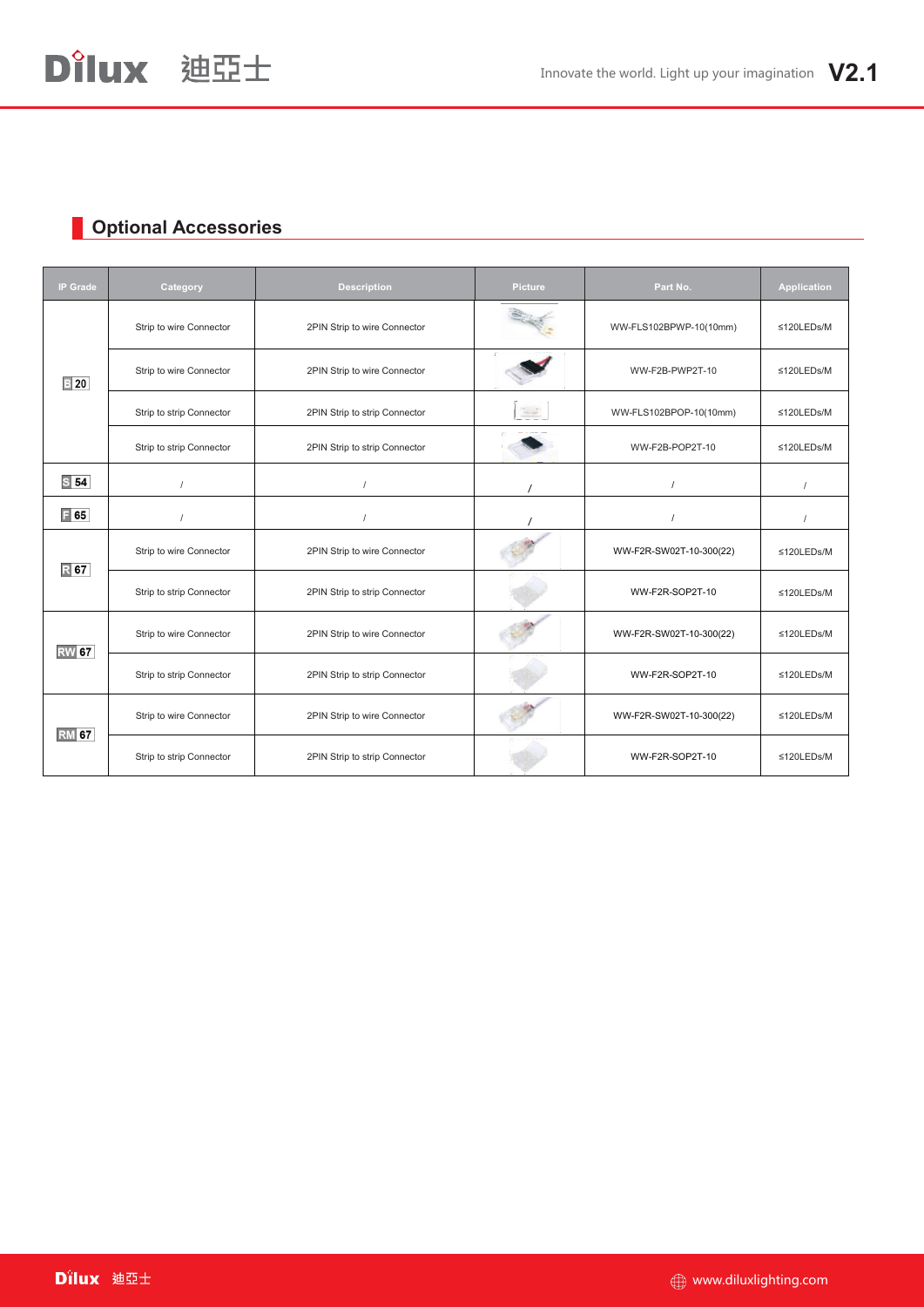#### **Packaging Diagram**



#### **Packaging information**

| <b>Ingress</b><br><b>Bag size</b><br>protection<br>rating |                       | Inner carton |          | Outer carton            |          | N.W            | G.W           | Outer carton         |
|-----------------------------------------------------------|-----------------------|--------------|----------|-------------------------|----------|----------------|---------------|----------------------|
|                                                           |                       | <b>Size</b>  | Reel/ctn | <b>Size</b>             | Reel/ctn |                |               | volume               |
| $\equiv 20$                                               | 250*270*0.14mm        |              |          | 440*400 *260mm          | 50       | 5.85KG ±10%    | 9.95KG ±10%   | 0.05m <sup>3</sup>   |
|                                                           | 9.84*10.63*0.0056 in  |              |          | 17.32*15.75 *10.24 in   | 50       | 12.9 Lbs ±10%  | 22.94Lbs ±10% | 1.62 ft <sup>3</sup> |
|                                                           | 250*270*0.14mm        |              |          | 440*400 *260mm          | 40       | 5.2KG ±10%     | 11.01 KG ±10% | 0.05 <sup>m</sup>    |
| \$54                                                      | 9.84*10.63*0.0056 in  |              |          | 17.32*15.748 *10.236 in | 40       | 11.46 Lbs ±10% | 24.27Lbs ±10% | 1.62 ft <sup>3</sup> |
| $\equiv$ 65                                               | 250*270*0.14mm        |              |          | 440*400 *260mm          | 40       | 7.23KG ±10%    | 10.93KG ±10%  | 0.05m <sup>3</sup>   |
|                                                           | 9.84*10.63*0.0056 in  |              |          | 17.32*15.748 *10.236 in | 40       | 15.91 Lbs ±10% | 24.05Lbs ±10% | 1.62 ft <sup>3</sup> |
| 民 67                                                      | 270*300*0.14mm        |              |          | 520*370 *300mm          | 36       | 13.79KG ±10%   | 15.19KG ±10%  | 0.058m <sup>3</sup>  |
|                                                           | 10.63*11.81*0.0056 in |              |          | 20.47*14.57 *11.81 in   | 36       | 30.4Lbs ±10%   | 33.49Lbs ±10% | 2.04 <sup>4</sup>    |
| RW 67                                                     | 270*300*0.14mm        |              |          | 520*370 *300mm          | 36       | 13.79KG ±10%   | 15.19KG ±10%  | 0.058m <sup>3</sup>  |
|                                                           | 10.63*11.81*0.0056 in |              |          | 20.47*14.57 *11.81 in   | 36       | 30.4Lbs ±10%   | 33.49Lbs ±10% | 2.04 <sup>4</sup>    |
| RM 67                                                     | 270*300*0.14mm        |              |          | 520*370 *300mm          | 36       | 13.79KG ±10%   | 15.19KG ±10%  | 0.058m <sup>3</sup>  |
|                                                           | 10.63*11.81*0.0056 in |              |          | 20.47*14.57 *11.81 in   | 36       | 30.4Lbs ±10%   | 33.49Lbs ±10% | 2.04 <sup>4</sup>    |

#### **Remarks :**

● Please contact our sales manager for customized package (color box, blister etc.)